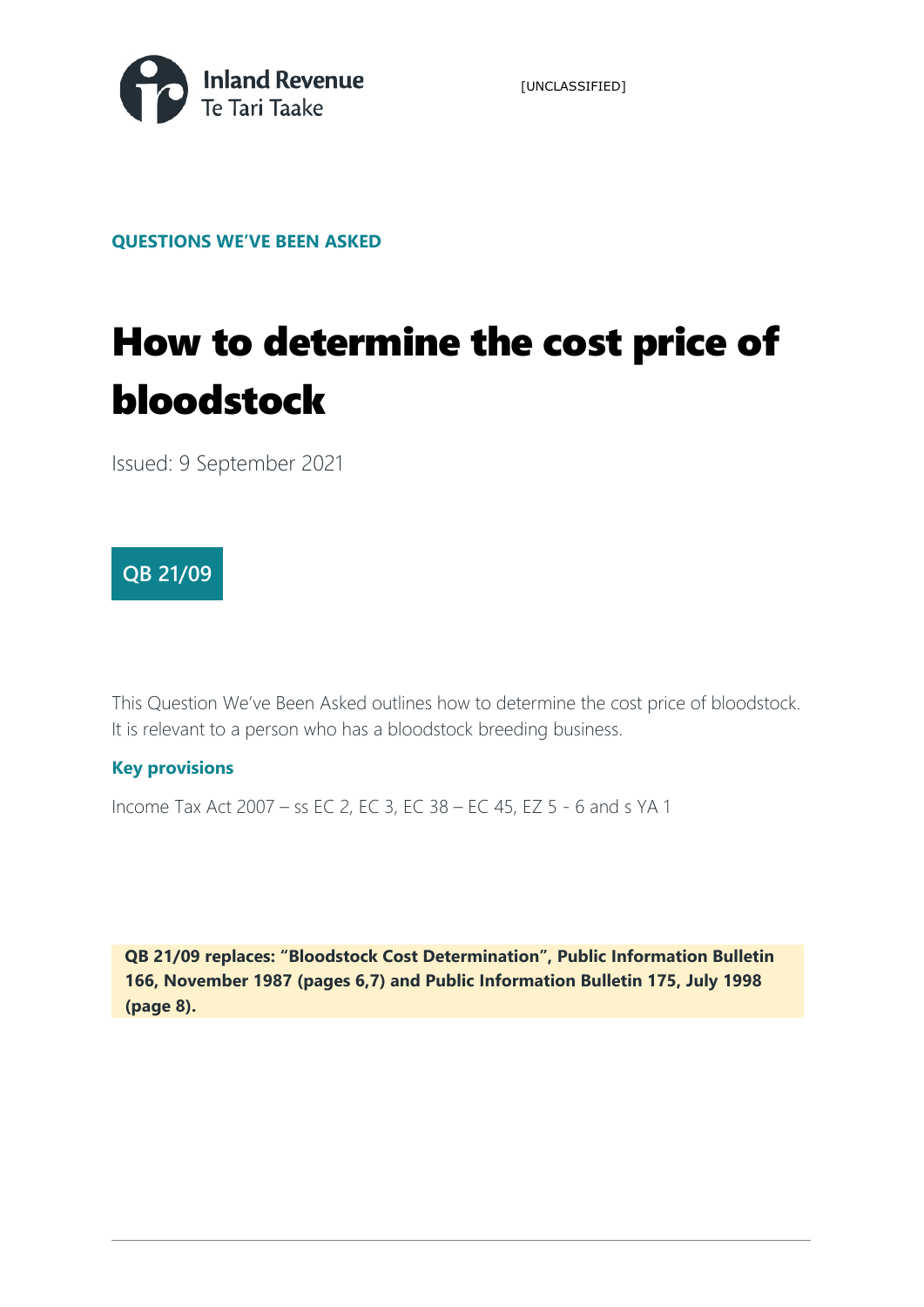# **Question**

**How is the cost price of bloodstock determined?**

# Answer

**At the end of each year bloodstock must be valued at its cost price less any reduction applying for that year. Given this, when valuing bloodstock for tax purposes, the overarching principle is that, wherever possible, actual cost should be used as the basis of valuation. Where the actual cost is not known with certainty, such as with homebred progeny, a consistent means of establishing the cost price of that progeny is still required. For home-bred progeny, the cost price should reflect the cost to the breeder of producing the foal.**

# Key terms

**Bloodstock** means a horse that is a member of the standardbred or thoroughbred breed of horses; and includes a share or interest in such a horse.<sup>[1](#page-1-0)</sup>

**Cost price** means the cost associated with purchasing or producing bloodstock. All components of cost price are exclusive of GST.[2](#page-1-1)

**Reduction** means the amount the cost price of the bloodstock is reduced by at the end of the income year, applicable to bloodstock aged 2 years or older that have been acquired for breeding.<sup>[3](#page-1-2)</sup> This is also referred to as the "specified write down".

# **Explanation**

1. This Question We've Been Asked outlines how to determine the cost price of bloodstock; including when progeny is home bred, when the stallion is owned by the

<span id="page-1-0"></span> $<sup>1</sup>$  s YA 1 – definitions "bloodstock", Income Tax Act 2007.</sup>

<span id="page-1-1"></span><sup>&</sup>lt;sup>2</sup> s YA 1 – definitions "cost price", Income Tax Act 2007.

<span id="page-1-2"></span> $3$  s EC 41, EC 42, EZ 5, or EZ 6, Income Tax Act 2007.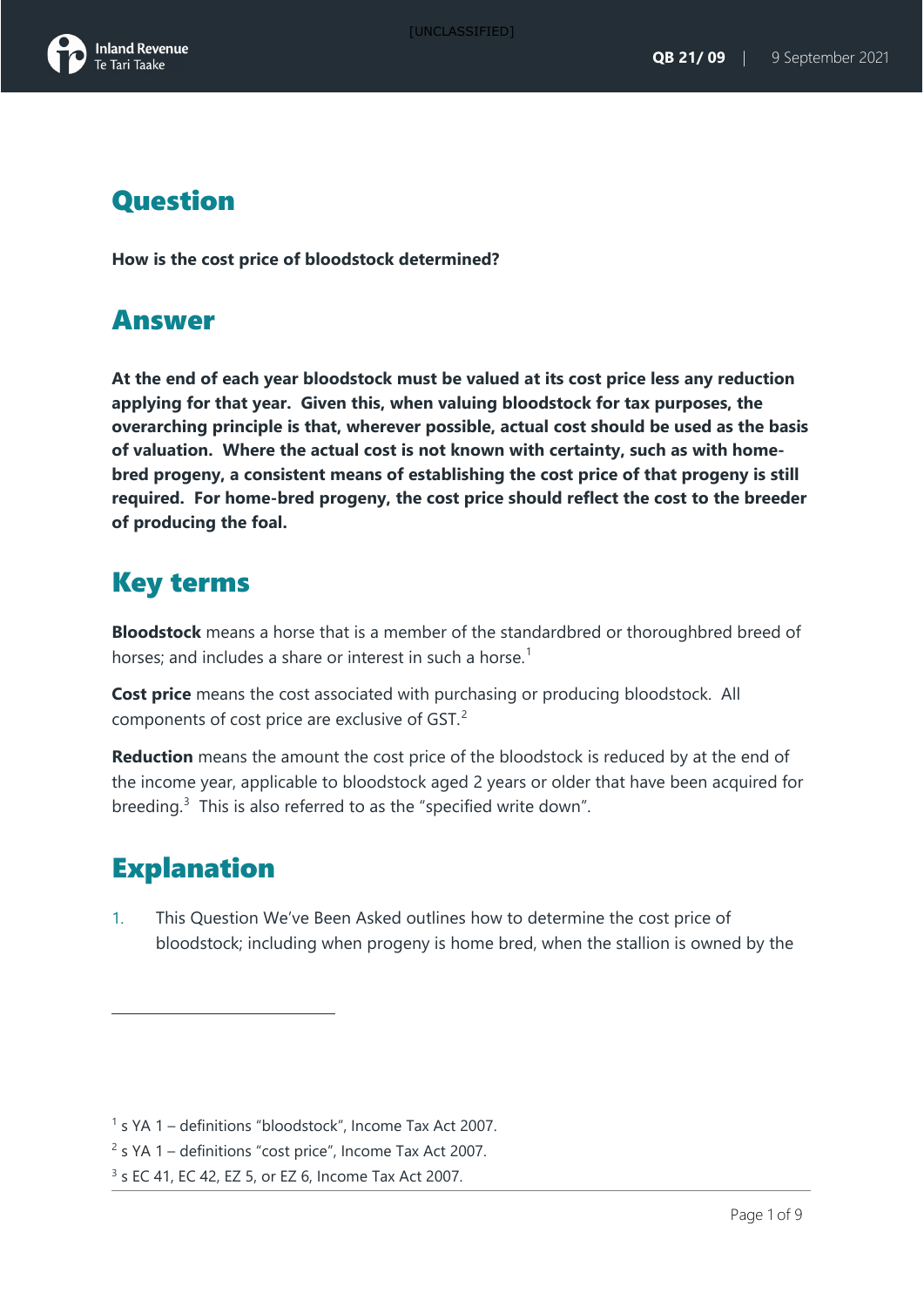

taxpayer, and when a mare is purchased in-foal. It replaces the obsolete Public Information Bulletin (PIB) items *Bloodstock Cost Determination* in PIB 166 and PIB 175.

# What this QWBA covers

- 2. This QWBA sets out how to determine the cost price of bloodstock in the following situations:
	- bloodstock that has been purchased excluding in-foal mares
	- **bloodstock that is home bred including when the stallion used is owned by the** breeder, or when the stallion or mare has been leased
	- bloodstock that has been purchased as an in-foal mare.
- 3. It also clarifies how unborn foals are to be treated at balance date.

# Background

- 4. Bloodstock, whether purchased or homebred, is initially required to be valued at its cost price.<sup>[4](#page-2-0)</sup> In either case this will be the actual cost incurred in acquiring the animal. Where bloodstock is home-bred, the outlay or overheads incurred by the breeder in producing the progeny should be used to establish its cost price. [5](#page-2-1)
- 5. It is worth noting that although some items of expenditure need to be attributed to the foal to ascertain its cost price, the expenditure remains deductible to the taxpayer where it meets the ordinary tests for deductibility.

# Unborn foals at balance date

[6](#page-2-2). Unborn foals are not required to be valued at balance date.<sup>6</sup> This is so even where a mare is purchased by a breeder in-foal. See [13]-[23] for further discussion regarding the treatment of in-foal mares.

<span id="page-2-0"></span><sup>4</sup> ss EC 39(3) and EC 44, Income Tax Act 2007.

<span id="page-2-1"></span><sup>5</sup> TRA *Case S12* (1995) 17 NZTC 7,102.

<span id="page-2-2"></span> $6$  This replaces advice previously given in Public Information Bulletin 175, July 1998 (at page 8).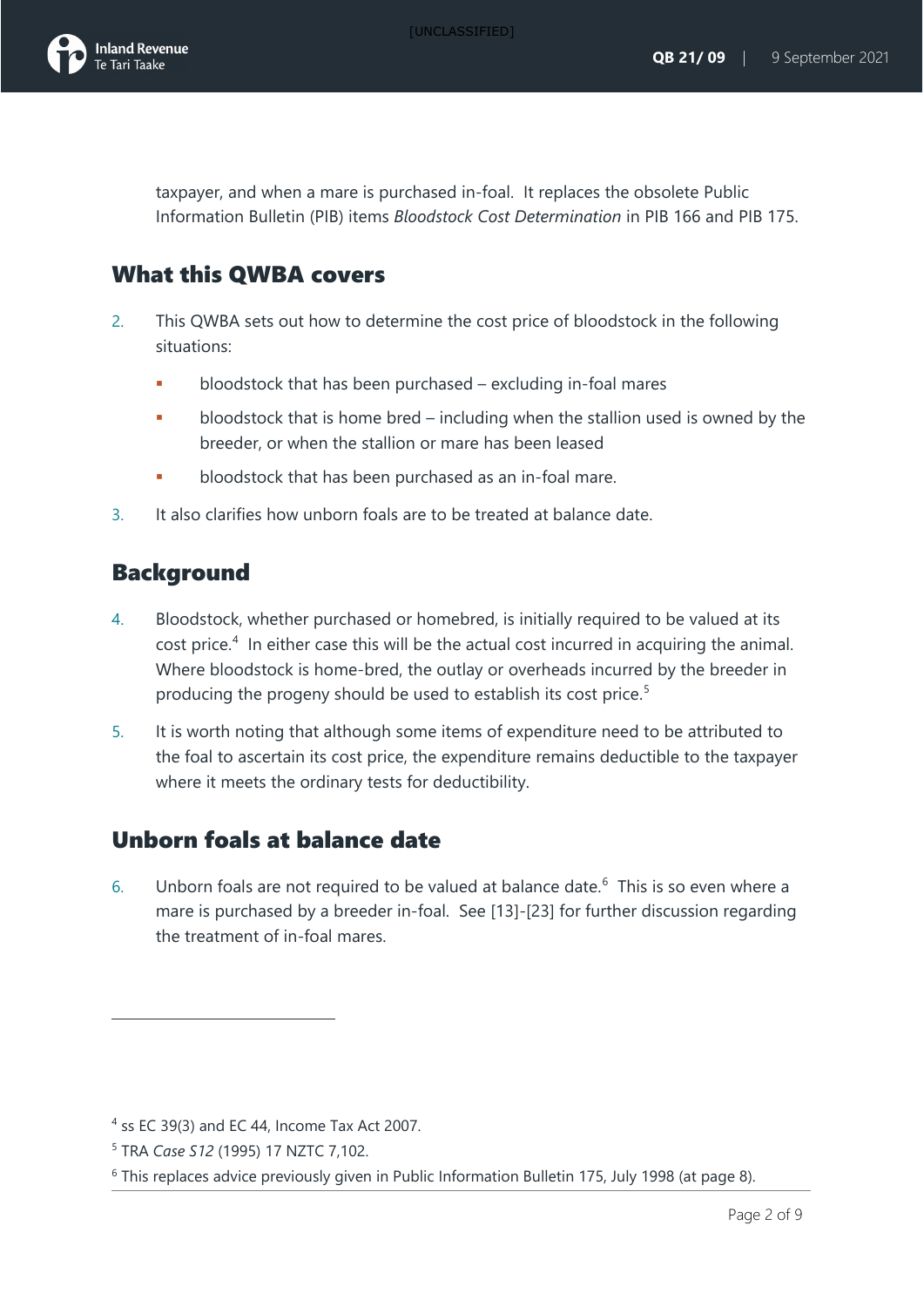

# Purchased bloodstock – excluding in-foal mares

7. Bloodstock that is purchased should be valued at its acquisition cost plus the cost of getting the horse to its new location. This value may include items such as the acquisition cost, vet and valuation fees, transportation, and travel insurance.

# Example

#### **Example 1 – Purchased bloodstock**

Henry is a breeder who purchases a 2 year old filly for \$20,000. He pays \$300 for transport and another \$1,250 for vet and valuation fees. He also pays an additional \$150 for travel insurance.

The total cost price of the filly is \$21,700.

### Home bred Progeny

- 8. Foals are valued at their cost price on the breeders' first balance date after they are born.<sup>[7](#page-3-0)</sup> Any expenditure incurred in raising a foal after this first balance date is not required to be added to the cost price of the foal.
- 9. As servicing costs are incurred in the production of assessable income, they are fully deductible in the year in which the expenditure is incurred (as noted at [5]. This applies even if the foal dies either prior, or subsequent to its birth.
- 10. The cost price of all home bred progeny is made up of the following components:<sup>[8](#page-3-1)</sup>
	- **the stallion service fee paid, and**
	- **•** any reduction attributable to the mare in the year of foaling, and
	- **•** any foaling, weaning (and vet fees incurred in rearing the foal) between the birth of the foal and the first balance date.

<span id="page-3-0"></span> $<sup>7</sup>$  s EC 44, Income Tax Act 2007.</sup>

<span id="page-3-1"></span><sup>8</sup> TRA *Case S12* (1995) 17 NZTC 7,102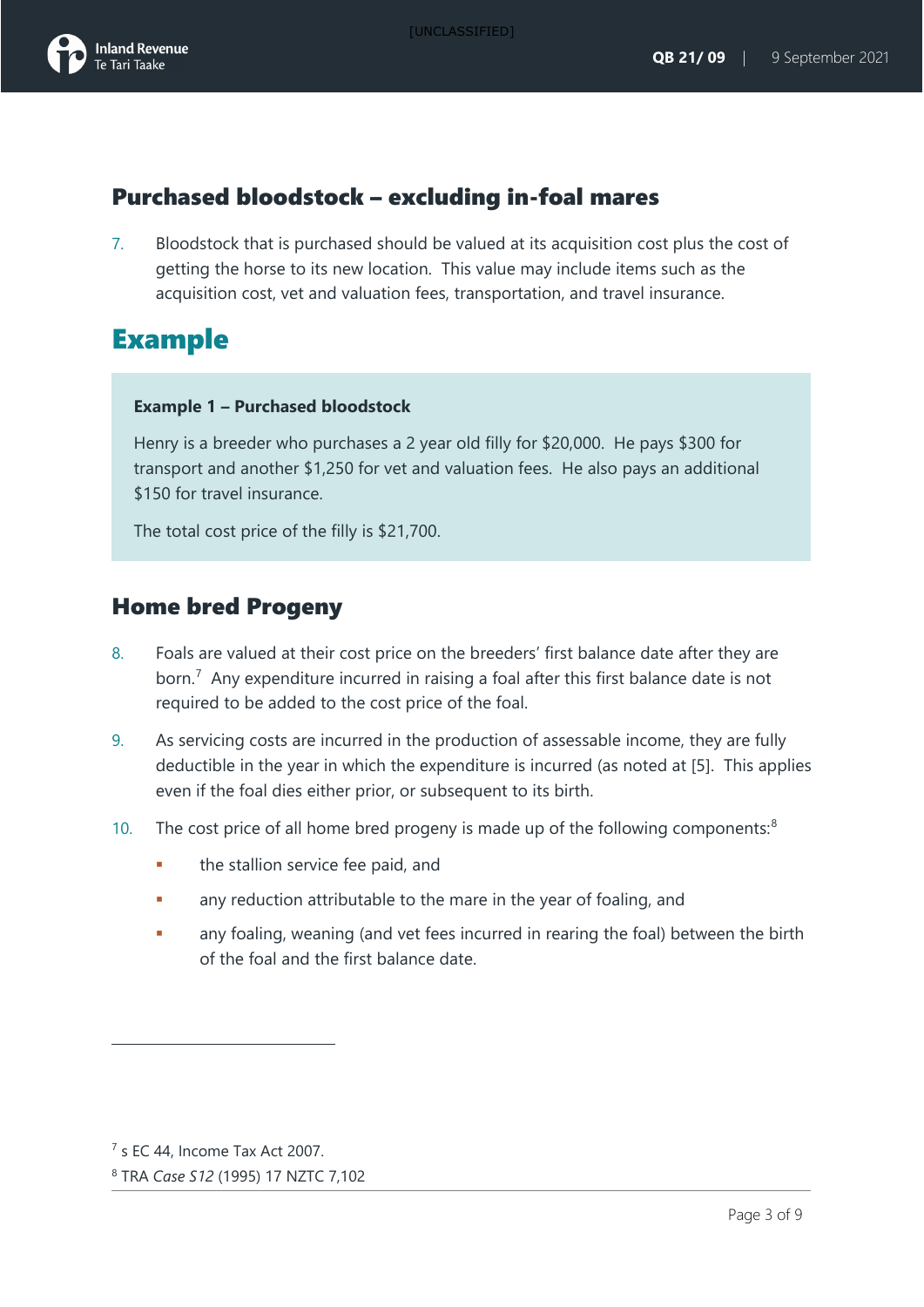

Where a breeder employs external parties to undertake the foaling and weaning of progeny (as well as any associated veterinary needs), the cost of these activities is required to be attributed to the cost of the foal.

Where the foaling and weaning of progeny is undertaken by the breeder personally or the breeder's employees, the cost (or a reasonable estimation of the cost) to the breeding business of these activities should be attributed to the cost of the foal.

Where external parties are not employed, it is acknowledged that in some cases, arriving at the exact cost to the breeder of these activities (or even a reasonable estimate of that cost) may be difficult. In view of this, the Commissioner will accept a *de minimis* amount of \$500 to be used as an acceptable approximation of these foaling and weaning expenses (vet fees will invariably be charged by an external party and are therefore not included in this *de minimis* figure).

### Stallion owned by breeder

- 11. Where the stallion is owned by the breeder the service fee component of a foal's cost can be calculated in one of the following two ways (the breeder can choose which option best suits them):
	- the service fee usually charged by the breeder to an arms-length party (this represents the "economic cost" of the service to the breeder, being the service fee forgone to service their own stock), or
	- the direct costs of the stallion in the year of service the number of mares serviced

where the direct costs are an accumulation of insurance, external service costs (such as vet fees), and the stallion's reduction in the year of service.

### Leased bloodstock

- 12. If a mare has been leased, there will be no reduction available to the breeder leasing that bloodstock that could be attributed to the cost of any progeny. In this circumstance, the cost price of the progeny must, instead, include any lease fee paid in the year of foaling.
- 13. If a breeder that is leasing a stallion wishes to use the **direct costs** formula at [11], that breeder will need to include all lease payments made in the year of service as part of **the direct costs of the stallion in the year of service** in the calculation. This expense replaces the reduction of the stallion in the year of service in the calculation.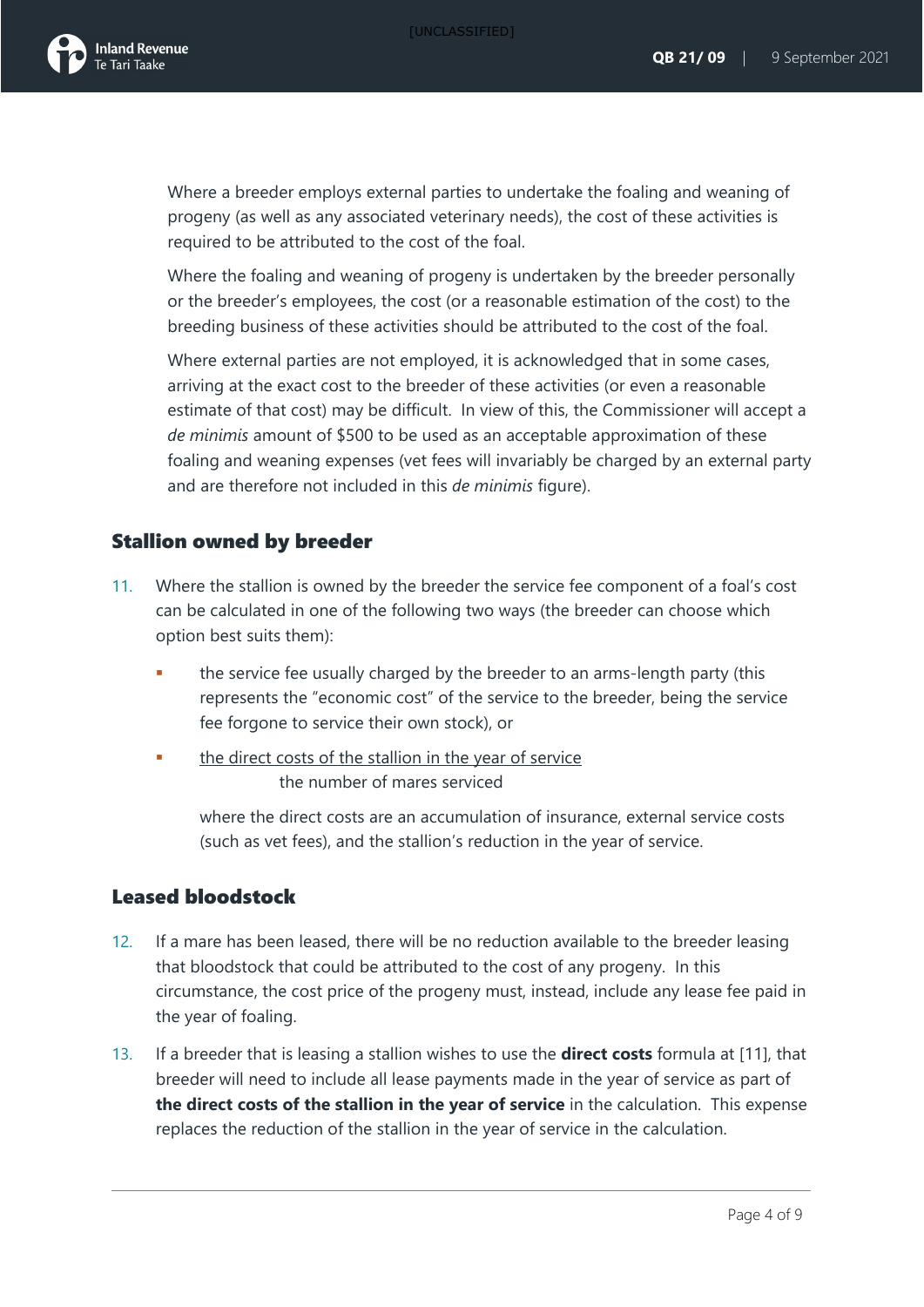

# Examples

#### **Example 2 – Homebred progeny, service fee paid for use of stallion**

Margaret pays a service fee of \$12,500 to have one of her mares serviced. At the time the foal is born the mare's cost price is \$18,000 and the mare is 5 years old. A foaling fee of \$400, a \$350 weaning fee and vet fees of \$400 are also incurred during the year.

The cost price of the foal is as follows:

- \$12,500 stallion service fee
- \$4,500 reduction on mare in year of foaling<sup>[9](#page-5-0)</sup>
- \$ 750 foaling and weaning fees
- \$ 400 vet fee
- \$18,150 total cost price

#### **Example 3 – Homebred progeny, stallion owned by breeder**

Hamish is a breeder who owns a 6-year old stallion; the service fee he usually charges is \$4,000. Hamish decides to service three of his mares with the stallion, which also serviced 12 mares from third parties. The stallion's vet fees for the year come to \$300 and his insurance is \$2,700, the reduction available in that year is \$0 (the stallion has already been fully reduced and has a closing value of \$1, so there is no reduction in the year of service).

#### *Market value*

Per [11], if Hamish chooses the first option, the service fee component of any resulting foals would be \$4,000.

#### *Direct cost*

<span id="page-5-0"></span>Using the second option, the service fee component would be: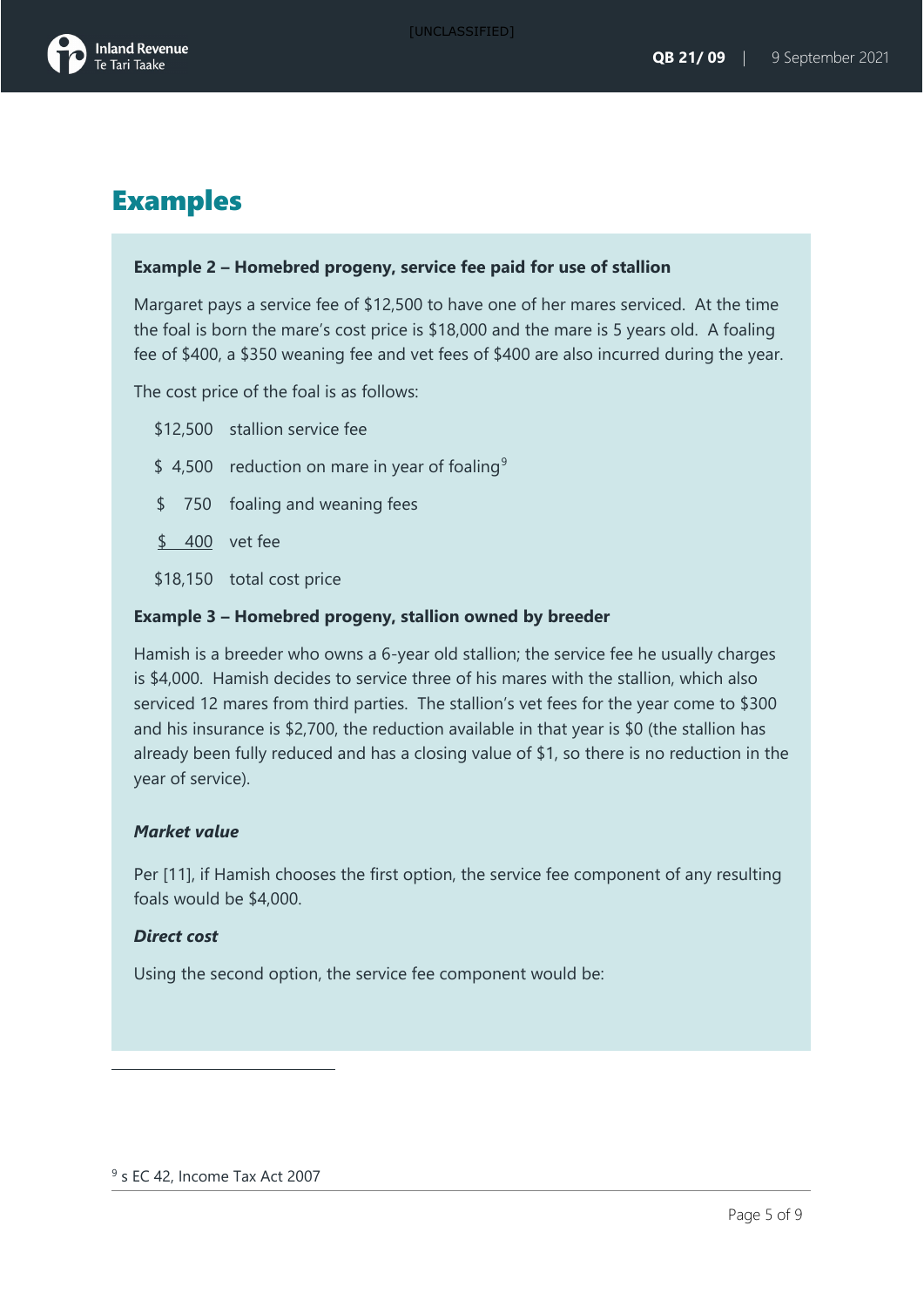

<u>vet fees + insurance + reduction in year of service  $(\$300 + \$2,700 + \$0 = \$3,000)$ </u>

number of mares serviced (15)

The service fee component of any resulting foals would be \$200.

#### **Example 4 – Home bred progeny, mare leased**

Thorough Stud Limited leases a mare. For the year of foaling the mare's lease fee payments amount to \$7,200. Thorough Stud Limited also pays a stallion service fee of \$6,000. Up until the first balance date, the vet and foaling fees were incurred totalling \$1,200.

The cost price of the foal is as follows:

\$6,000 stallion service fee

- \$7,200 mare's lease fee
- \$1,200 foaling and vet fees
- \$14,400 total cost price of the foal

### The purchase of in-foal mares

- 14. The usual gestation period for a foal is a little over 11 months. It is therefore likely that a mare purchased in-foal will still be in-foal on the first balance date with the new owner. This being so, for mares purchased in-foal there needs to be two ways of determining the cost price, dependent on whether the foal is born before the first or second balance date of the new owner.
- 15. Irrespective of the year in which the foal is born, on the first balance date after its birth it is required to be valued in the manner described at [10].

#### Service fee component of a mare purchased in-foal

16. As previously discussed, one of the components of a foal's cost is the stallion service fee. Where the mare has been purchased in-foal, the service fee would have been paid by the mare's previous owner. Generally, the details of this service fee (or the usual service fee charged by the stallion owner) should be easily obtainable. This service fee will make up a part of the total purchase price of the mare but will need to be separated out at the time the cost price of the foal is determined. This is on the basis that the service fee component of the mare's purchase price is the amount of the premium paid for the unborn foal (or at least a reasonable proxy for that premium).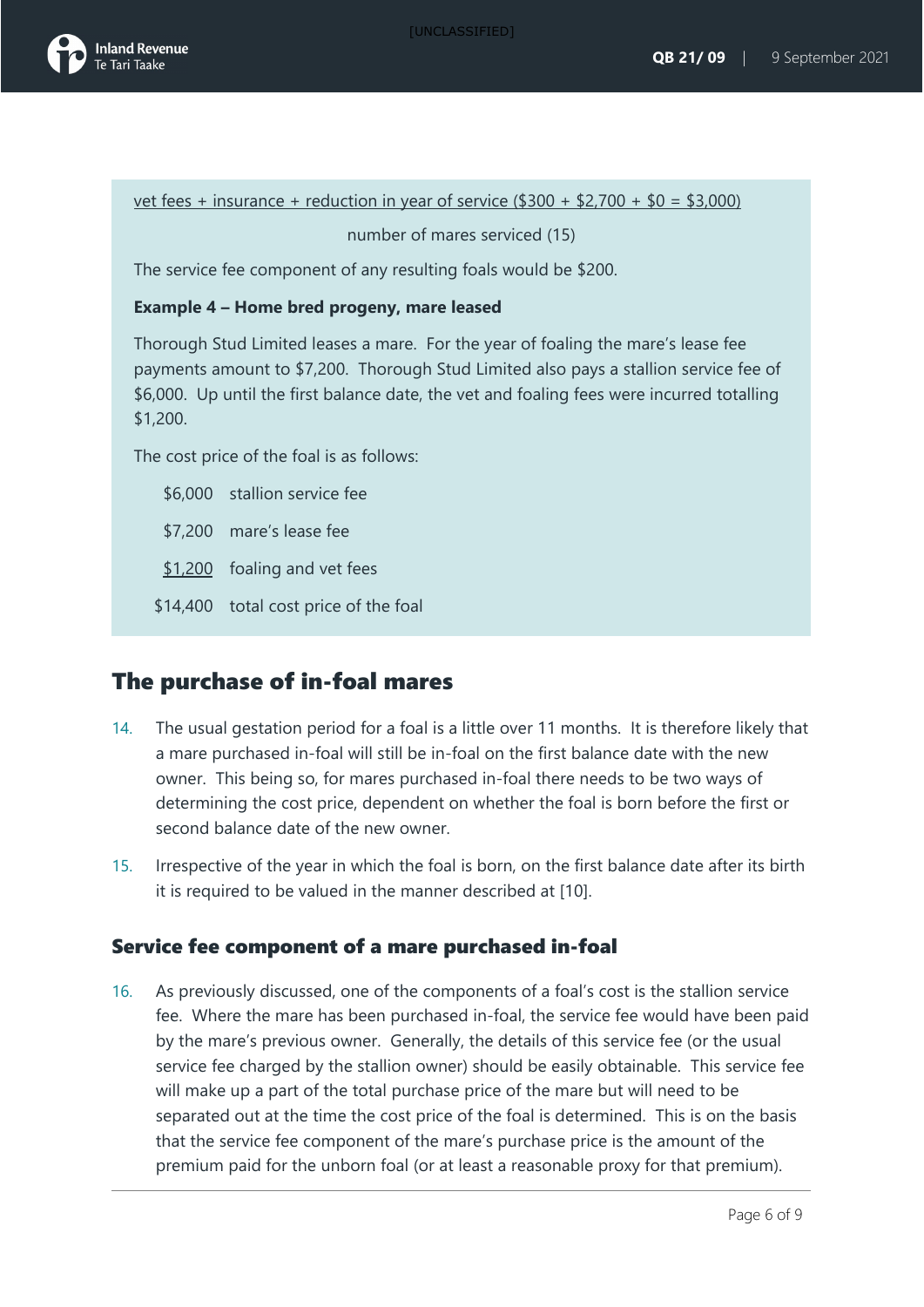[UNCLASSIFIED]



- 17. In the unlikely event that the service fee component is not able to be ascertained, the Commissioner will accept an apportionment of the acquisition price between the mare and the foal, based on the recommendation of a recognised bloodstock valuer.
- 18. If the amount of the service fee is the same or more than the total acquisition price<sup>[10](#page-7-0)</sup> of the in-foal mare, then the mare should be valued at \$1, (the lowest value possible under current legislation).<sup>11</sup> The remainder of the acquisition price will be attributed to the foal's cost price. This recognises the reality that, in this circumstance, the price paid was to acquire the foal and not the mare.

### Foal born in year 1

- 19. If the foal is born before the first balance date of the new owner, the service fee component of the acquisition price for the mare would be allocated to the foal. The service fee is deducted from the acquisition price of the mare before applying any reduction to the mare's cost price for that year.
- 20. The foal's cost price will be determined using the method already discussed in [10] and Example 2.

### Foal born in year 2

- 21. If the mare is still in-foal at the new owners' first balance date, the cost price of the mare still needs to be established. In this scenario this would be the total acquisition cost of the mare. The reduction applicable to the mare in that year would then be applied to this total acquisition price.
- 22. In the second year of ownership, if no live foal results from the pregnancy, the mare will remain valued at this written down amount and the year two reduction applied to it.
- 23. When the foal is born in the second year, a cost price will need to be determined for both the mare and the foal at the breeder's balance date for that year. To do this, the service fee component needs to be removed from the mare and attributed to the foal.

<span id="page-7-0"></span> $10$  Inclusive of any costs associated in acquiring the mare, per [7].

<span id="page-7-1"></span> $11$  s EC 45, Income Tax Act 2007.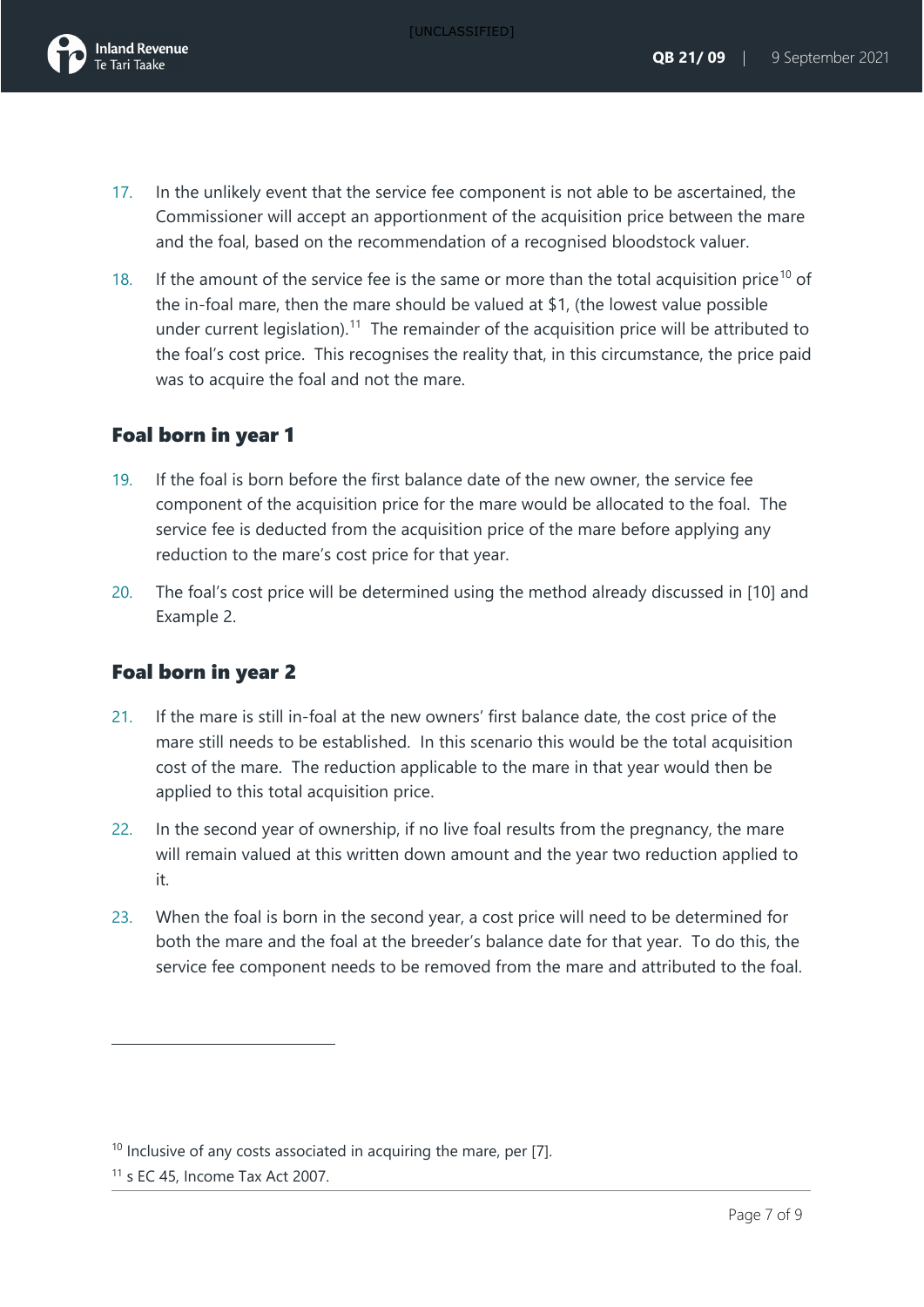

This lowers the mare's value (by the amount attributed to the foal). The year two reduction to the mare can then be applied to this resulting lowered value.

24. The foal's cost price will be comprised of this service fee component, the year two reduction on the mare and any foaling, weaning and vet fees incurred (as discussed at [10] and Example 2).

# Example

#### **Example 5 - Mare purchased in-foal**

A 4 year old mare was purchased in-foal for \$20,000 – this includes transportation and insurance. The service fee paid for the mare by the previous owner was \$5,000.

#### *Scenario A - Mare foals in year 1 (before the first balance date of the new owner)*

Mare:

Cost price: \$20,000 less the service fee of \$5,000 – which is attributed to the cost price of the foal =  $$15,000$ 

Reduction: cost price of mare  $\div$  (9 – age of mare)

 $$15,000$  divided by  $(9-4) = $3,000$ 

Closing value: (cost price – reduction) = \$12,000

Foal:

Cost price (closing value): \$3,000 (reduction from mare) +\$5,000 (service fee) +\$1,000 (foaling and weaning fees) +\$500 (vet fees) = \$9,500.

#### *Scenario B - Mare foals in year 2 (after first balance date of the new owner)*

**Year 1**

Mare:

Cost price: \$20,000

Reduction: cost price of mare  $\div$  (9 – age of mare)

\$20,000 divided by  $(9-4) = $4000$ 

Closing value (cost price – reduction) =  $$16,000$